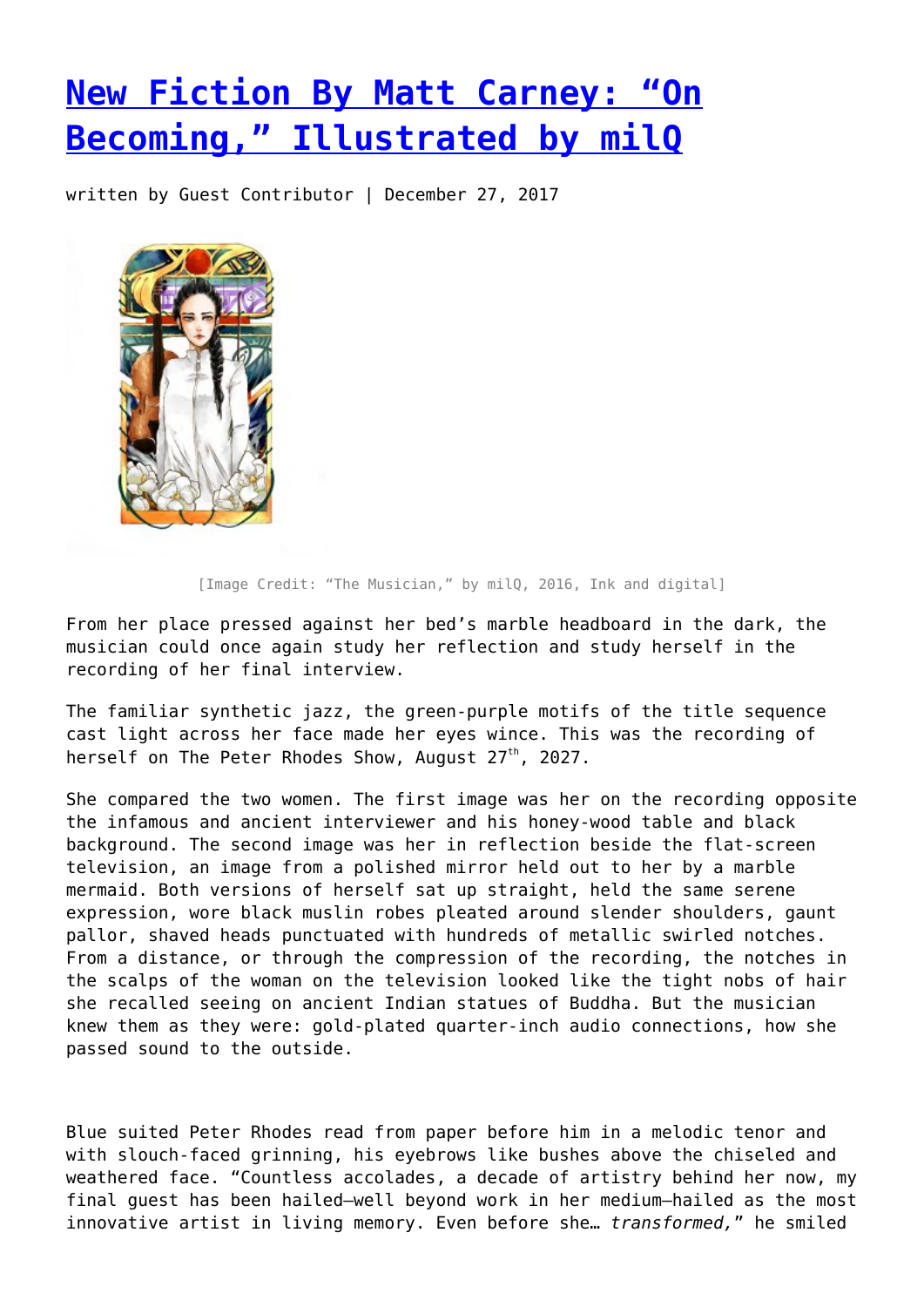at his word, glanced across to her, back to the paper, "into her incredible technological fusion of body and instrument, she'd already written and produced four multi-platinum albums and made an indelible influence on her generation of music. But afterward came some of the most challenging work ever generated. Chris Kandmin of the San Francisco Chronicle on her new body of work; 'the first art to finally overcome the alchemy of art and speak to us *directly* from a *universal* soul.' " He met her eyes and smiled. "'The hardest working cybernetic woman in show business,' Mellony Pomené. It's wonderful to finally have you here tonight."

The image cut to Mellony: her expression was only a spacious gaze, her skin stark pallid against the pure black backdrop.

"How do you feel," he asked, "hearing all these analysis of yourself?"

She gazed.

"Being forgotten with the music?" He pushed through his own question with a laugh. "The real Mellony as the individual long overshadowed by Mellony's records?" He smiled. "Because it's embarrassing, hearing so much about yourself?"

"I…" She paused for long seconds of collection. "I don't know. I don't think of myself like that. I never thought of what I was doing—I never analyzed it, I mean." She shrugged. Her eyes fell to the table. "Should I have?"

Peter smiled. "You've done very few interviews, and something I think is a question of perpetual interest about any artist concerns impetus. What was it for you? Did other artists inspire you? Did someone push you to become up to now?"

Here, Mellony noted again how the Mellony of the recording flushed, became pink against the black backdrop. Fidgeting fingers, lips twisting. "I don't know. But I recall—an experience. With a musician. A chanteuse. Why the event mattered to me is a different question. It's not the same thing. But I'll tell you the story anyway."

She rested her elbows on the table. "When I was nine, I took a summer holiday in LA with my family—I'd been at conservatory since I was seven, and only returned to the states a few times. I thought it was miserable there in LA, so many cars, and so hot.

"So my parents brought me to a show as a surprise, this little gig in a warehouse with a wooden stage and one spotlight. I wanted to cry, standing alone in the crowd, waiting for the show with this hole in my chest, and I recall someone very petite, long black hair in a golden cocktail dress. There was something—you know, a moment: She looked me in the eyes for a long time, like, 'I see you. I understand,' then a nod. She was smiling at me, and so I smiled back. I felt better. Then she watched her shoes. I noticed she was making an effort to sit still. But then she took a deep breath, moved to the front—everyone parted without even looking at her, like she had a force. And she climbed up on the stage—everyone cheered. And then I recognized her,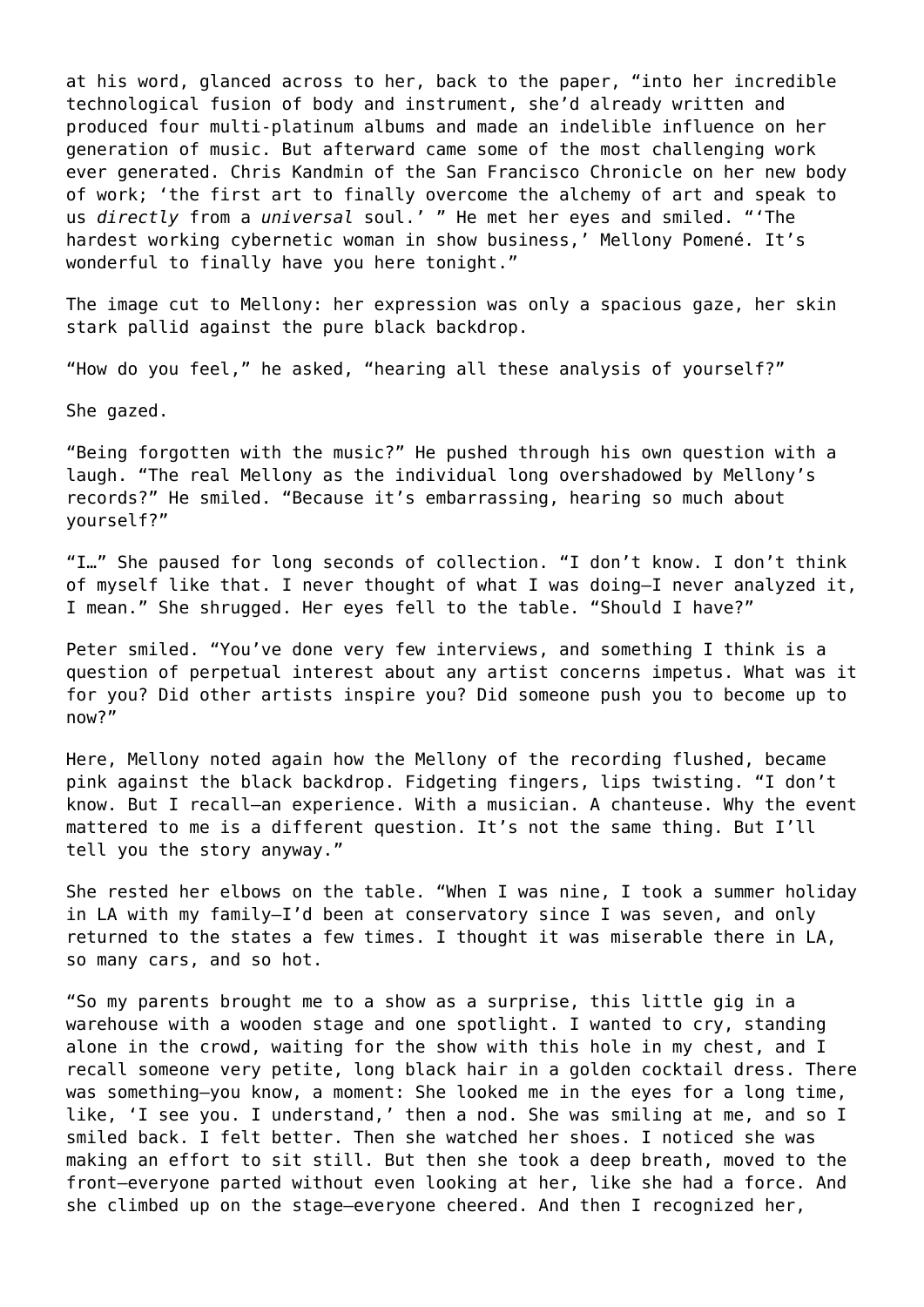finally. She was Émilie Simon of course, the chanteuse, famous in France then but not yet in the states. She was shorter than I expected from her pictures." At this point, Mellony noted the Mellony of the recording staring straight into the camera at her, or at herself. "But my god, she had these gadgets—*the arm!* It was copper and full of knobs and wire. She was this master of machines. She did the whole gig solo with the biggest sound ever. I was high for weeks. Émilie is the hardest working cybernetic woman in show business. Not me."

The camera cut to Peter; Mellony had been staring into it for too long.

"I don't know why—*the ache*. Like it was a burden to sing those songs, or a burden that they had been in her to begin with, or like she needed someone to feel the hole in her chest too—That's what I thought it was. I felt it all." The camera cut back to her, her wide eyes staring at her hands as she rubbed them constantly together. "And I met her after the show. I didn't know what to say. I was a little girl. I held out my hand and I muttered—I said, 'thank you so very much for coming to California.' ' 'twas my pleasure,' she said, so French, and she shook my hand and really shook it. Looking me in the eye, just like before. Everyone laughed at me because they thought I was shaking her hand so hard. But I will always know it was her."

Peter raised his eyebrows. "Contact. Or connection."

"I've only ever connected to one fan, you know—"

"So what about that quote, sweetheart," Peter continued, interrupting her, reaching across to touch her wrist and oblivious to the lead, "earlier, Mr. Kandmin, the 'universal soul' he mentioned? Is it an implication that we're all one? Well, I think you might say—"

Mellony muted the television; this is the point when the discussion became reductive on Peter's end and evasive on Mellony's as he struggled to define her—she really had wanted to talk about the one fan. She diverted everyone's attention to the same tired anecdotes about the music business she always used to tell when she had to tell something. Burger King burgers with Jack White in a limo. Ear piercings with the Reznors. How we all had cried for David Bowie the day he died those years ago.

Maybe there was some truth in it, though. Was it her goal? Connection? The soul singing? She lifted her hand from her lap to watch its shimmering silhouette against the television screen. She imagined the shadow the screen cast across her face from the perspective of the Mellony of the recording.

But maybe not. There were memories she wouldn't share in the interview. The impetus? The story about Émilie was important, but it wasn't the true moment.

In hindsight, it was a single decision which so blurred the past of the interview and the pasts of her life and the present of months of diamorphinein-bed and the inalienable present, dying slowly. In 2020, Mellony's late mentor, Maria Hesto, brought her back to the studio following the Grammy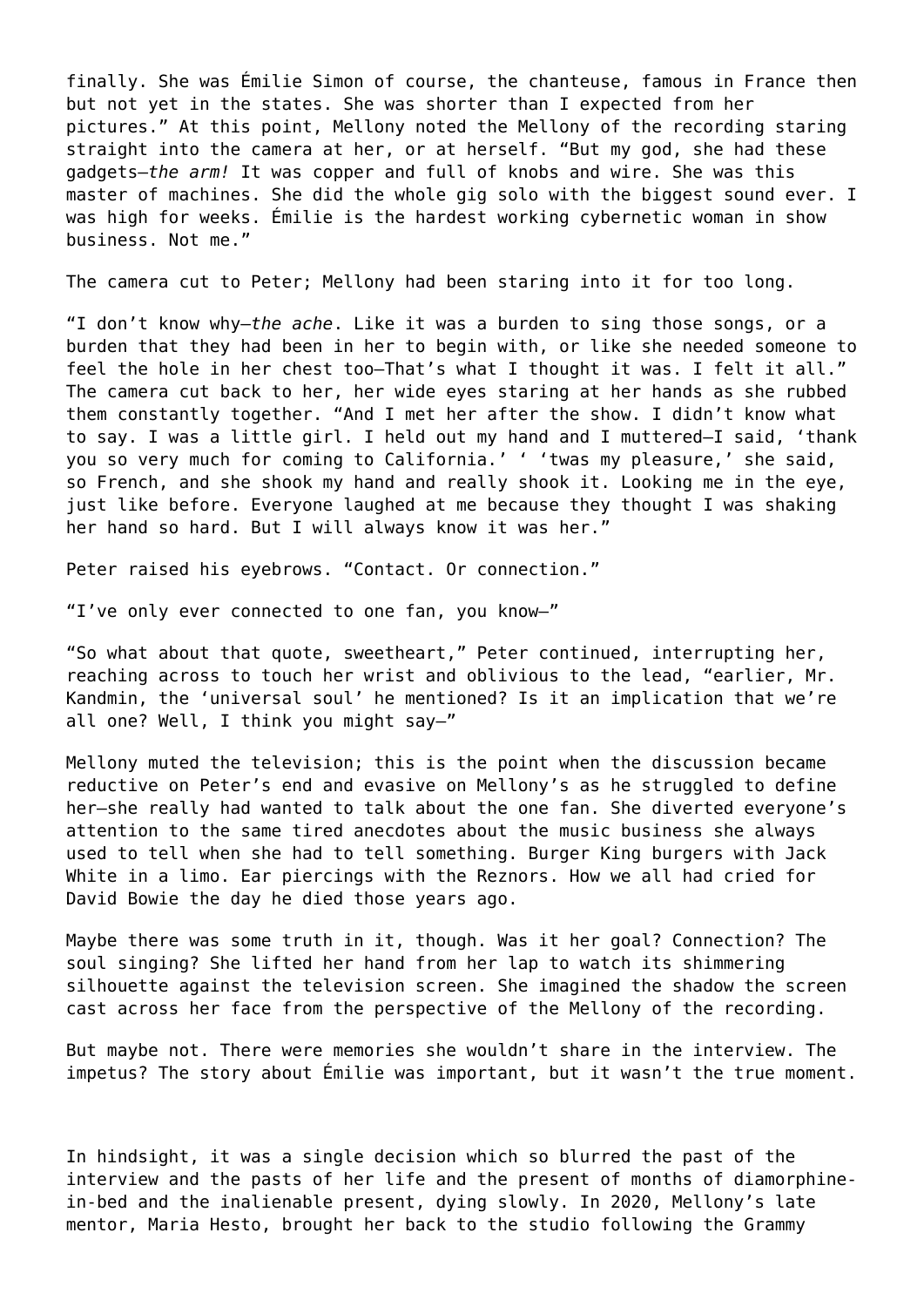Awards after party. Mellony's band, the Sons of Sound, hadn't won anything, but she'd expected only to win nothing and drink too much, and she exceeded her expectations. It was the last time Mellony would drink too much.

Maria Hesto, the thin but determined blond who'd instructed Mellony in the Swiss conservatory, led her into the studio. The musician was draped over Maria's shoulders. Mellony's deep olive skin had flushed with red wine. She'd lost her shawl.

"My god, Meep," Mellony slurred, "we don't even know what city this—Atlanta? Lost—oh, this *is* Los Angeles. Hall of fame! Hall of fame, hall of pain!"

"I have to show you something," Maria said, pulling her into the studio. Something was draped with a black cloth in the corner beside the wall of synthesizers.

"Meep wants me to sing—hey *everybody,*" Mellony grabbed a microphone, pulled down an invisible fedora. "Oh, *why, why? Shasha sha it's human nature, why, why—*"

"Mellony." Maria took Mellony by the shoulders. "I have to show you something."

"Oh yeah?"

"I have to show you your Valentine's Day present."

Mellony clasped her hands, sloppy slow motion. "Yes." She giggled with the sound of their mingling, shuffling feet as Maria pushed her down onto a piano bench. Before them was an upright something hidden beneath a black shroud.

"I know you've been talking a lot about needing to make something new. Really new. That the soul is too many times removed from the art."

"The record is three times removed from the soul; I feel, I think, I play, I make. Then the listener has to listen, and process. See? It's so far away." Mellony scoffed. "And who knows how far if you count the torrent files." She looked aside. Even drunk, she knew better than to confess to the other kind of distance.

"So I want to help you. I want to make you an instrument that is closer." Mellony heard a *woosh*, the sound of canvas heaping on the floor. "Open your eyes."

It was a piano of sorts, deep red with two keyboards of black keys and white accidentals like a harpsichord. "But this isn't a harpsichord."

"No." Maria stepped behind it, beaming at Mellony over the instrument through dark eyes. "It's your own custom instrument. The first of many from me. I hope."

Mellony ran her fingers across the keys. They felt smooth like dominos or ivory, but ice cold. She leaned forward, both hands on the keys of the lower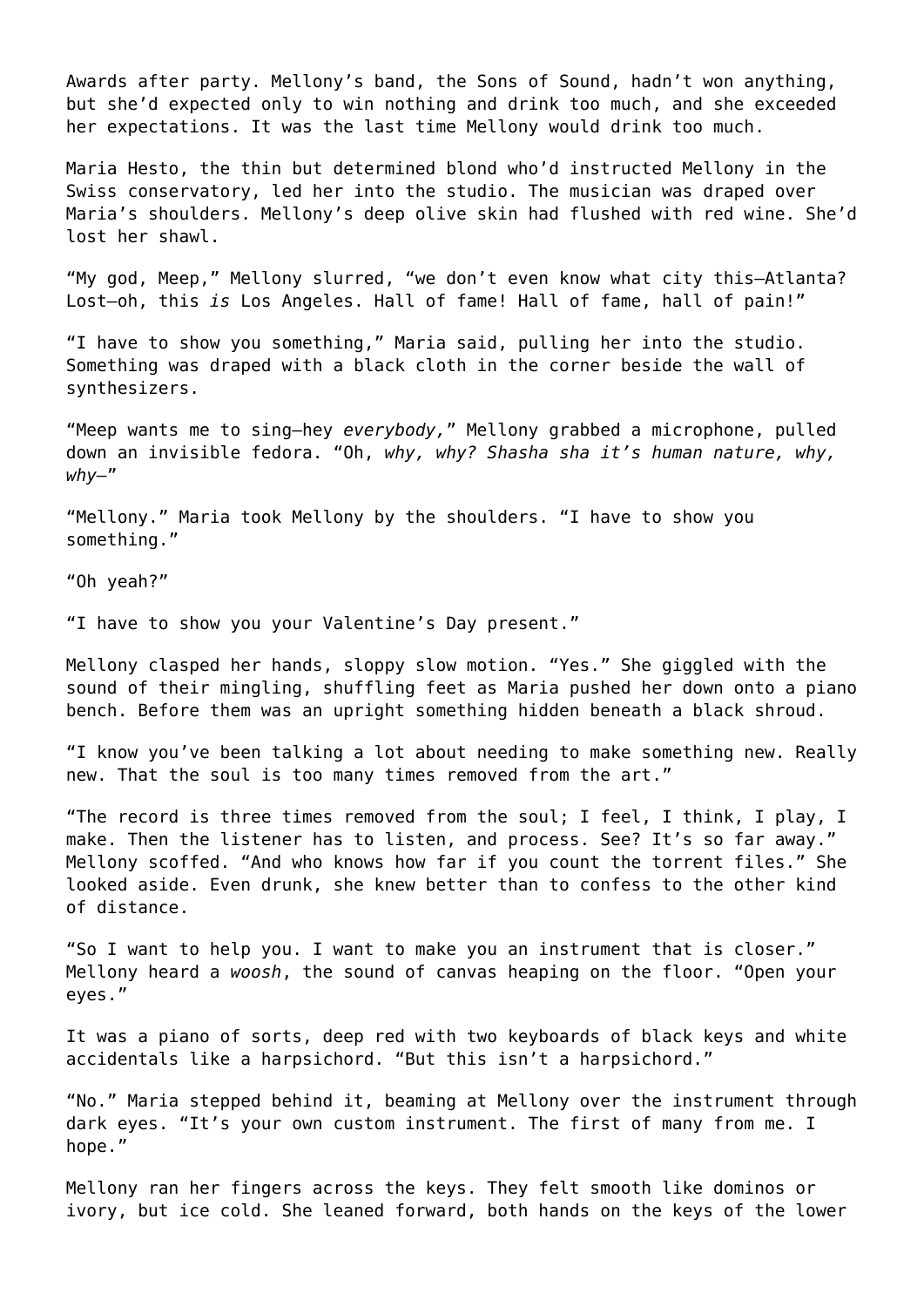keyboard, and played Stravinsky's famous line for bassoon; *b b-c b g e b—*she recoiled. The sound of it! She played the line again, this time on the upper keyboard, accompanying it in the bass on the lower keyboard. The hollow howl of deserts and the dead. "My *god,* what *is this?*"

Maria couldn't contain her grin. "The lower keyboard hammers on bars of glass blown from the sands of seven deserts. And the upper hammers on honed plague bones from seven churches."

Mellony's fingers crossed the keys again, and she could see them tremble against the black. "Like… a soul celesta. But *how? Why*—?"

"Listen to me Mellony: it's time to make good on your desires. Of what we can make, Mellony, we've made nothing. You're more clever than your teachers. You're fearless, Mellony. You've come this far without doubt. But we've made nothing." Maria stepped toward Mellony, setting a hand on her neck.

Then suddenly, moment of clarity, Mellony there again from her addled vantage point in the future, in bed. The intoxication had dissipated, and she recalled her own quivering voice, recalled trembling hands as Maria stood closer, closer, crawling skin.

Maria whispered into Melony's ear. "The potter has power over her clay, yeah? But every potter uses the same clay, don't they? Let me serve you now, Mellony. I'll not rest until we succeed not at molding sound, but at true creation. The soul singing. Your soul singing. Someday."

And with her free hand, Maria ran her fingers slowly through Mellony's silk black hair, nails scratching across inches of scalp, electric pulse, eyes closing and rolling back, Maria's grip on her neck tightening and softening, tightening, softening, and Mellony murmured yes, yes, yes. Okay.

They babbled on on the TV with the audio muted in her stone room. Dark, cold marble everywhere around the stinging screen, Mellony was left to focus only on her posture in the present and her face being interviewed in the past as Peter kept touching her elbow and asking bullshit somethings about friends, about 'significant others,' parents, reactions to her becoming a literal musical instrument, implanted electrodes and wiring in her scared scalp and MIDI controller in the palm of her hand. Peter's face was seasoned, frozen with deep-rutted showbiz grinning and slouch and cheap philandering. Forever defining her, defining things, self-serving. But when the camera cut to her, the cultivated image of serenity evident in her cheeks and lips contrasted often with eyes again fluttering downward because she was as alone as she ever was and linear time would not heal any wounds and there was no control.

Mellony recalled what the Mellony of the recording recalled and withheld in the silently babbling interview, recalled the echo from the present of the icy bedroom.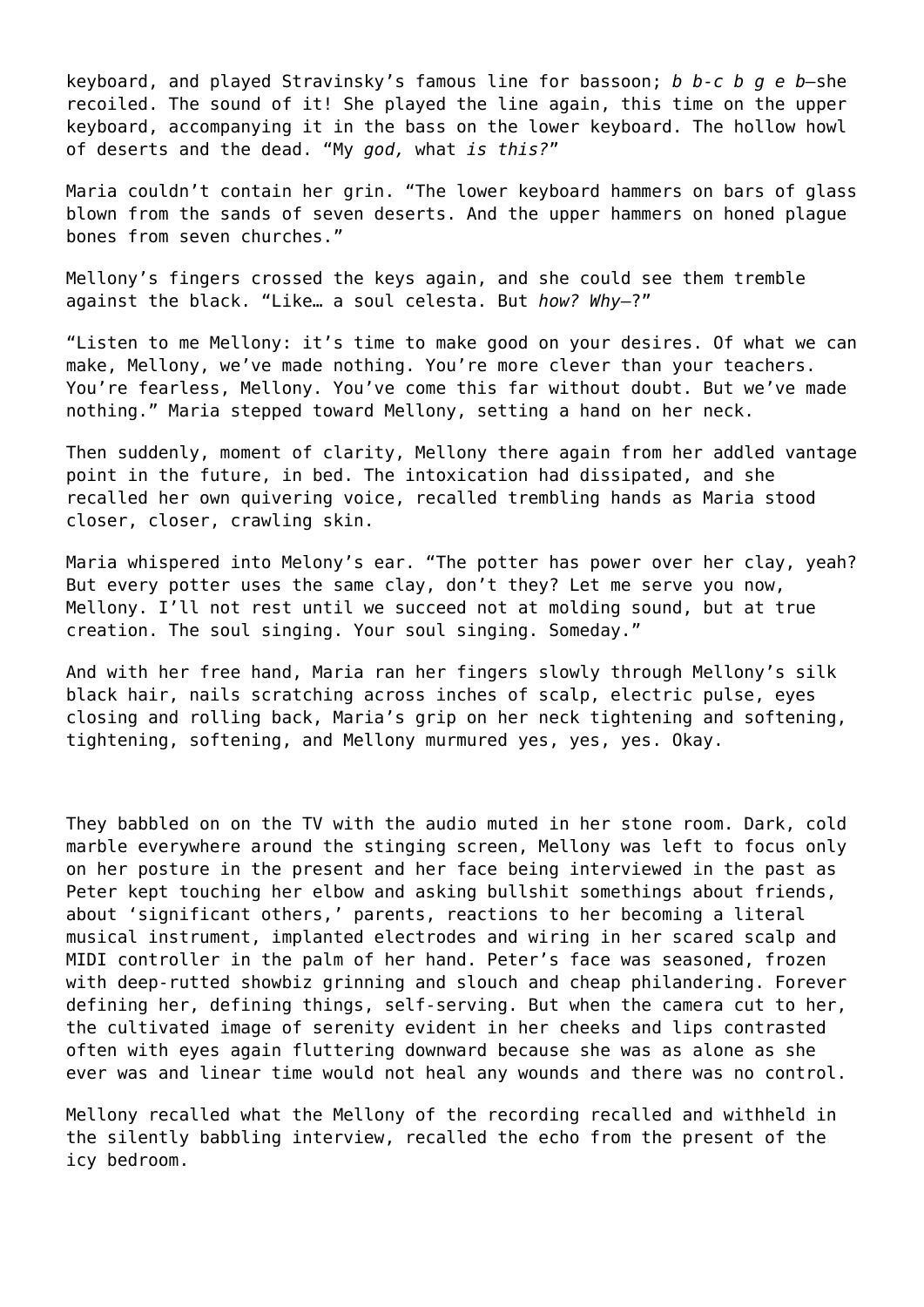Mellony didn't recall life after the operation, but on something just before.

She was twenty four in 2024, and she had just broken free from the band. Too many on-stage explosions, guitars thrown, punches thrown, storm offs—Derby Hall, April, and she'd sang just three or four songs, stormed off after smashing a wine bottle with a Les Paul, and a bad riot blew up after someone threw a pint at the band as they tried to finish without her—God help the ones who were always there, she'd thought, at every show, that little red head teen who'd followed the whole tour, the one fan. She left them and went on alone.

It was three or four in the morning, and she remained in the studio to argue about her first solo work with a lone engineer whose confidence she was crushing when another significant-other Martin-Terrance silently entered the control room.

"The mics being so close have completely blown out the timbre I was trying to capture," she hissed at the engineer.

"But Mel, can't you hear how warm it is like this—?"

"Stop, Robin. I *wanted* it to be cold. I wanted ice, goddamn it." She tapped the screen at the center of the console. She reset the enormous mixing board. Its sliders snapped to zero. Hours of work were reduced again to unity. "I wish I had known when we were recording-I trusted you. No amount of alchemy will fix it. We'll have to retrack the entire song tomorrow." She gestured widely to the board and its rows of aligned sliders. "Look: It's at zero. That means you've done nothing here."

"Mel—"

"No. Go home. Go home. Go home. It's over now."

Robin sighed, lifted his hands.

"No. Go home. *Go home.*"

He slammed the edge of the soundboard and made to leave, zipping his jacket, retrieving a cigarette—he noticed Martin-Terrance standing in the doorway and laughed. "You actually *want* to see this fucking person?" He tsked them both and pushed through the doorway.

Martin-Terrance hesitated. Mellony was standing, glaring out over the soundboard into the studio through the glass—she still hadn't noticed him. The light above drew shadows as black as her braided hair over her eyes and olive face in the reflection.

Mute, he took a seat beside the control room doorway, and he waited.

All that moved was the glint of her brooding eyes wandering the studio beyond the glass, the instruments and custom instruments propped—the soul celesta, MIDI-sense gloves and mask waiting on their black mannequin, the tablet sequencing wall—microphones standing, egg crate and tiled walls, everything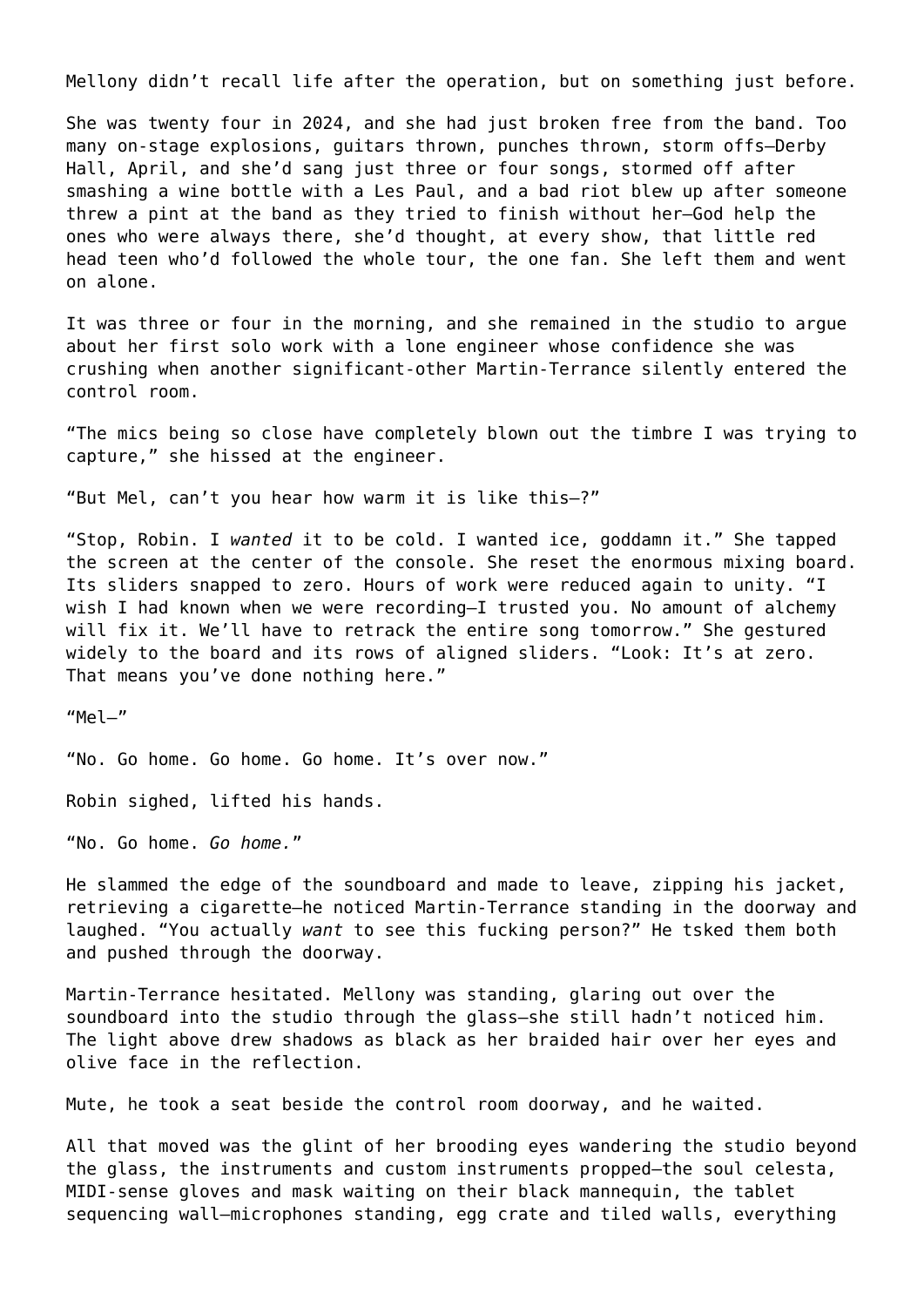casting long, stretched shadows from the single light above.

Mellony had a militant sharpness, her hair taught and oiled in its braid, her posture, her fit white Nehru jacket. She ran fingers across the edge of the soundboard, bringing up her open hand; she examined it, its skeletal back, its empty palm. Then she closed it into a fist and stared at her knuckles.

Melony recalled again from bed just as she had recalled then in the studio the visceral memory that always rushed back into her veins through the perfectly straight scars across her knuckles when she looked at them. It remains a memory she never told Martin-Terrance, or any other lover, or anyone.

Once, when Mellony was 15, Maria Hesto had been coaching her to play Prokofiev's Toccata in D Minor for a piano recital, and Maria finally lost her temper seven weeks into practice after she'd broken a wooden ruler across Mellony's hand and a splinter flew into Maria's eyes. Maria was so mad about the splinter that she ripped the strings from a guitar and whipped Mellony across the knuckles until she ran, screaming, tearing, torn, and hid with cellos in a closet until security guards found her the next morning. They gave up on Prokofiev after that.

Mellony wrote a letter to parents about what'd happened. But nothing changed. They never even acknowledged the event. She never mentioned it again out of fear, then resignation. Years later, in bed, she realized her letter had probably been torn to pieces.

Mellony sat back in the leather studio chair, pulled it forward to the center of the board. She touched the screen—Martin-Terrance jumped as her voice filled the control room, a smoking alto, wild but slow vibrato with—she muted it after seconds. And he heard her mutter indecipherable curses, and then he could see her posture start to wither, tiny shakes, trembling all through her body.

"Mellony—"

She turned back hard and faced him. "Oh." And she exhaled, the energy leaving her. Then she remembered dinner. "Oh. Martin. I'm really sorry." She sank back in the chair. "I completely forgot. I'm really sorry about that."

He stood up. "Just come with me now. Somewhere. It's okay. I know you're busy. You forgot. But please—I've needed to ask you something—"

"I know."

"Something important. It's been a long time. But just come with me now."

She stared at her hand, her left hand. The knuckles again. "I know what you want to ask me."

"Just come with me."

She looked to the soundboard once more, the hulk of it, its dark weight, the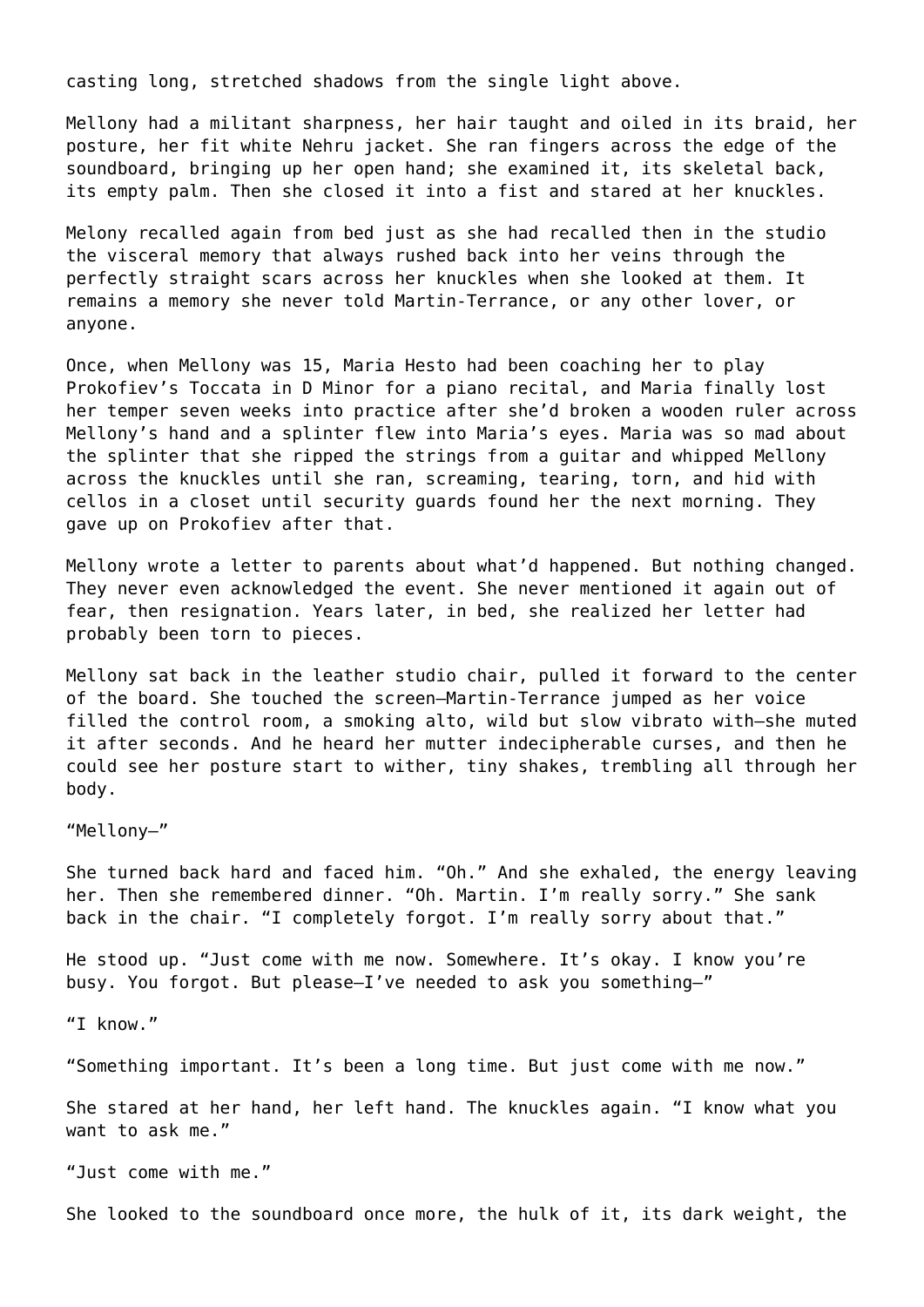dark weight of the room. "I wish—" Then she looked back to Martin-Terrance, her eyes streaming. "I know. But no. I can't stop. I can't stop. I can't stop. I can't stop. I've made nothing."

This is the pain which radiates as entropy from the void into the inalienable present.

Peter's question about people she loved, how they reacted—on TV she'd babbled out non-sense. She watched herself. She said they said, oh, it's insanity but we support you, oh, strange decision but we love you, oh, so on, oh, so on. She never listened to this part of the interview because it was a tight little bundle of lies. Things had happened so fast—what had she felt? Or what else had she felt?

November  $12^{th}$ , 2026, was her last day before becoming. It was also her birthday.

She recalled the party in her penthouse, everyone overlooking Central Park through the picture window at distant moments. She made sure to talk to each person—to hear the sound of their voices, every timbre unique—one sip of champagne for each conversation finished. She remembered the almond scent of the champagne. With each guest, she tried to read the motions of lips, the intent in their eyes, while they moved through the white lit room in gowns and kimonos and shimmering suits to wish her a happy birthday. Mellony recalled feeling the warmth and the sweat of their clasping hands, how they hugged her body close, felt the lingering hand against shoulder blade or dress strap, kissed her cheeks and lips, her breasts against their chests. She recalled holding her breath.

Everyone brought a gift; the pile beside the window with the park grew wide and tall, each box wrapped with designs. Daren Marh, her suitor at that time, stood in his white slacks and broad jacket—looking a lot like Martin-Terrance—brought Mellony the smallest gift of all, a tiny square in beige paper. Mellony couldn't remember opening any of them, not even that one.

Her champagne flute was eventually empty; she walked to Daren Marh's side, tugged his thumb as she always did, and he followed her to the picture window.

She dinged her glass. "Thank you all for coming to see me," she said to the smiling room. "It was nice to talk to you all. Thank you all for everything. But I'm very tired now." She paused. "I'll see you soon." And then she walked with Daren, brushed through the confusion into the hall, intro her bedroom, shutting the door, locking it.

She led Daren into her dark marble-floored bedroom, quickly pressing her hand over his mouth. "Stop talking. Don't worry all of them." She unzipped her dress, took hold of his hands. "Just make love to me." Watched herself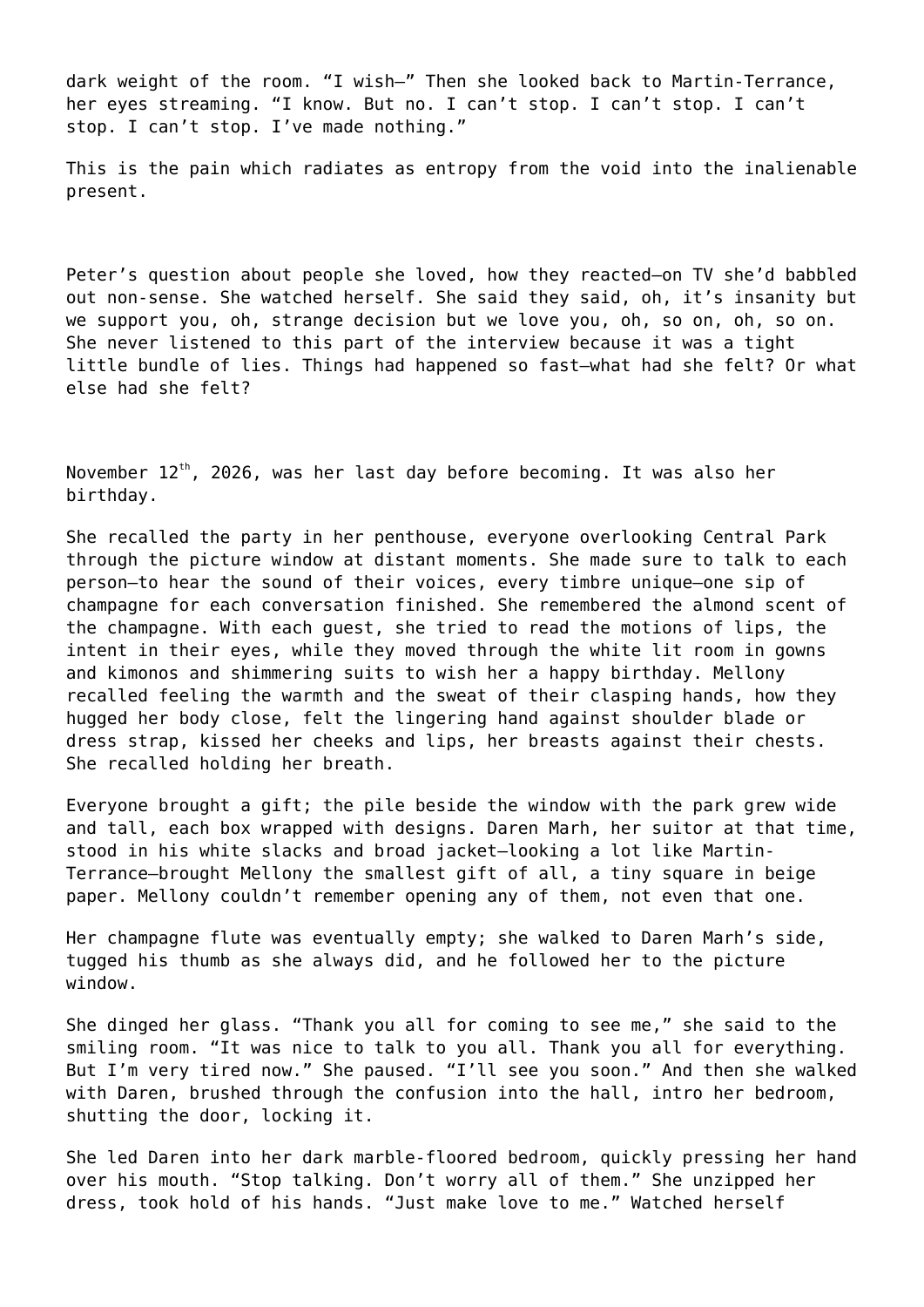undress in the mermaid mirror.

And she closed her eyes, and then it was all focus and touch: hands across her shoulders—the dress fell to the floor—hands over her neck, fingers on lobes of her ears, fingers through her thick hair, finger tips across her lips, palms across her chest, palms across her stomach, palms across her thighs, every inch of her before she had sex for the last time, slowly, riding in sync with some sort of pulse, the one that carries through when you are connected—or feel you are connected to somebody. The one that carries through when you are connected to your own body. An hour had passed into crumbled exhaustion.

He dozed for a while, and she watched. But after thirty minutes, she roused him, pulled him up, pushed him out, down the hall, his questions through the door she opened, cold on the stone floor, out the door, and locked him in the apartment hallway, the lock snapping shut, returning to the bed she'd made for herself.

In her memory as in her present, she strained to see her face in the stone mermaid's mirror on the shelf through the fuzzy sparkle of darkness, see herself disconnected from her own inner spark for the final night. An insulator—she knew that's what it was, her body. Our bodies. A chamber separating the tiny radiant that made her her, us us, from the rest of the universe, the cosmic ocean of radiation from which it had dropped. And up until then—she reassured herself and all others—up until then, until what she would create from the next day forward, artists created only as clumsy children scribble the world out in recycled crayons. They felt, then interpreted the feeling through nerves, arms and fingers onto pages as figures, rendering nothing of the feeling from the spark, the inner light. They were alone.

What would it be to feel connected after the becoming? Could she connect? She could only question herself, shiver in bed, hope that she wouldn't lose all her warmth through the holes in her head.

She watched the sun rise, and alone with the white blankets around her face, her finger tips winding absently across her skin, she wept for the last time.

With the sun, it happened fast. When she finished crying, she shaved her head and bathed. She lingered in the hot water, every inch of her body clean. Her fingers stuck to each inch of her skin and they passed over. Maria Hesto came to the door twenty minutes later in a black cloak and black beret.

The hospital—Mellony could remember nothing after the ride there. The next thing she remembered was eventually recognizing her own living room ceiling at home and Central Park through the picture window.

Her eyes were so dry once she'd become aware she was awake, she felt she'd been staring into the outside unblinking for years.

And in her room in the present again, the numbest she'd ever been, so fucked up on diamorphine as to be distant even from the necrotic void in the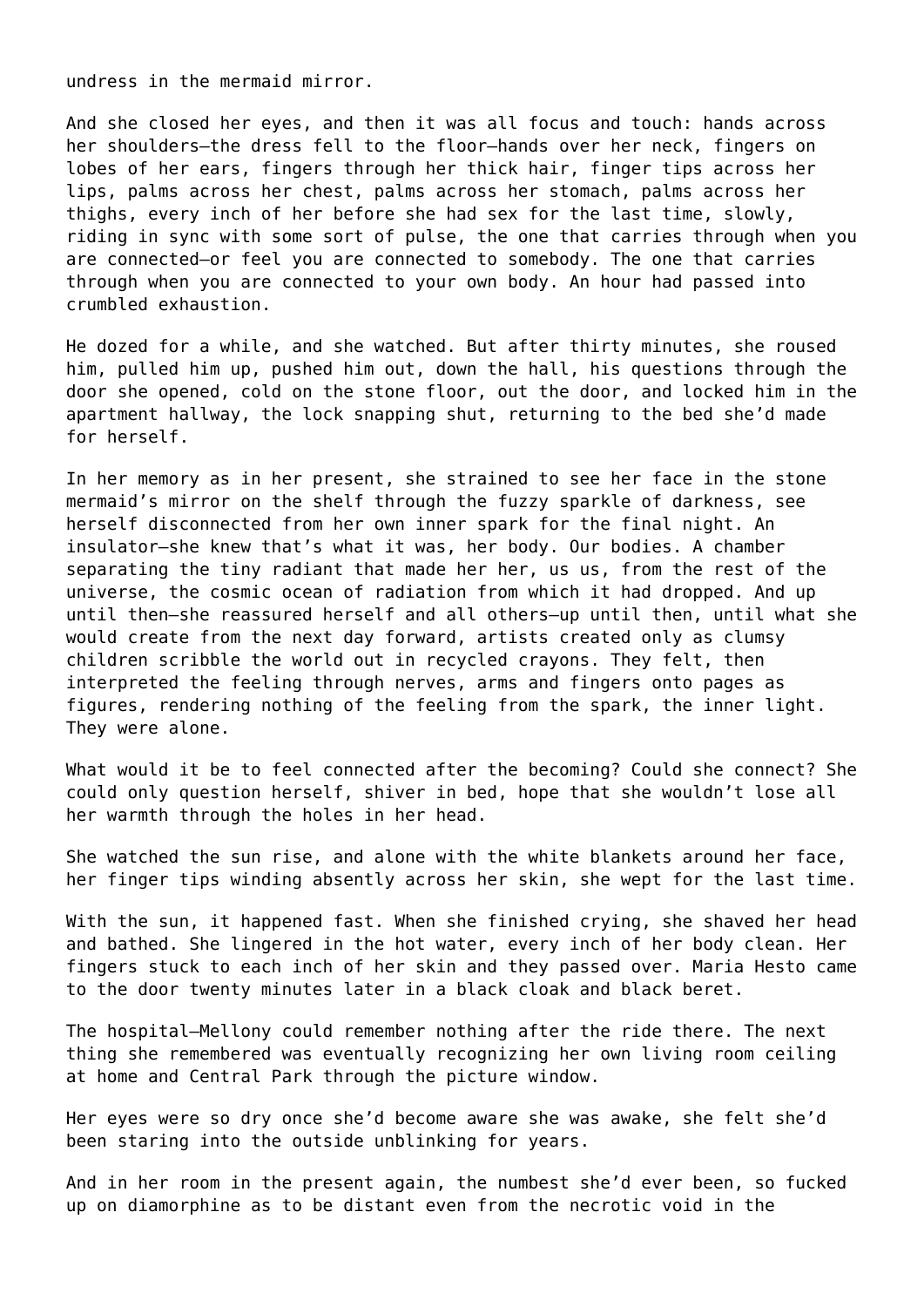inalienable present, watching again and again her ever-looping final interview with some immortal and money-grubbing, ass-grabbing misogynist to study how she *felt*, stone walls and floors, cold, dark, should she even remember what was before anymore? Nine months of drugs, of scabs, of vomit and teeth clenching, and the nothing she felt in the present, the empty, the void, had only blended with the everything of record. Mellony ran her fingertips through the grid of one-hundred-and-twenty synthetic-skin covered plugs in Melony's scalp, the analogue plumbing that leaked her to the outside.

Maria played nurse following the operation, dressing the wounds around the contact points made of gold. But even before the scabs started to itch, Maria repossessed the stiff faced instructor of Melony's days beneath her at the conservatory.

And so a new scene played each day before the camped cult of young fans outside Electric Lady Studios; two hooded women, one guiding the other out of the black limousine into the building—the other was *the* Mellony Pomené, recognizable even behind a veil of black aviators and four or more facenumbing smoothies of blackberry, diamorphine, antibiotics and vitamin C. In the first days they left the studio quickly and often, the other staring at the sidewalk. But on the fourth day of their studio visits, the other entered and did not leave.

It was around 5:30am on Friday morning, six days after she'd entered, when an engineer descended to the campers—Daren Marh was among them, hoping to learn why Mellony had vanished after her birthday party two months prior.

The engineer's eyes were a zealous blue blaze. "She wants you all to hear something new."

A buzz of energy shot through the fans.

"Follow me upstairs."

Daren followed the excited whispers of the fifteen fans. The control room was dark save for one light overhead, the enormous mixing board covered with thousands of tiny knob shadows. The studio space through the window was dark except for the red glow cast by power lights on the concave wall of small, stacked amplifiers.

Daren struggled to see through everyone's reflections in the window, but he could make out Mellony cross-legged on the floor. She was a red-hued Medusa in a pleated black robe. Hundreds of black cables sprouted from her shaved head. Daren couldn't help but keep glancing away. He noticed, too, that Maria Hesto was sitting on a stool in the corner, grinning in the dark.

The blue-eyed studio hand patched himself through to the studio. "We're ready."

Daren's eyes fell on Mellony and the faces in the glass.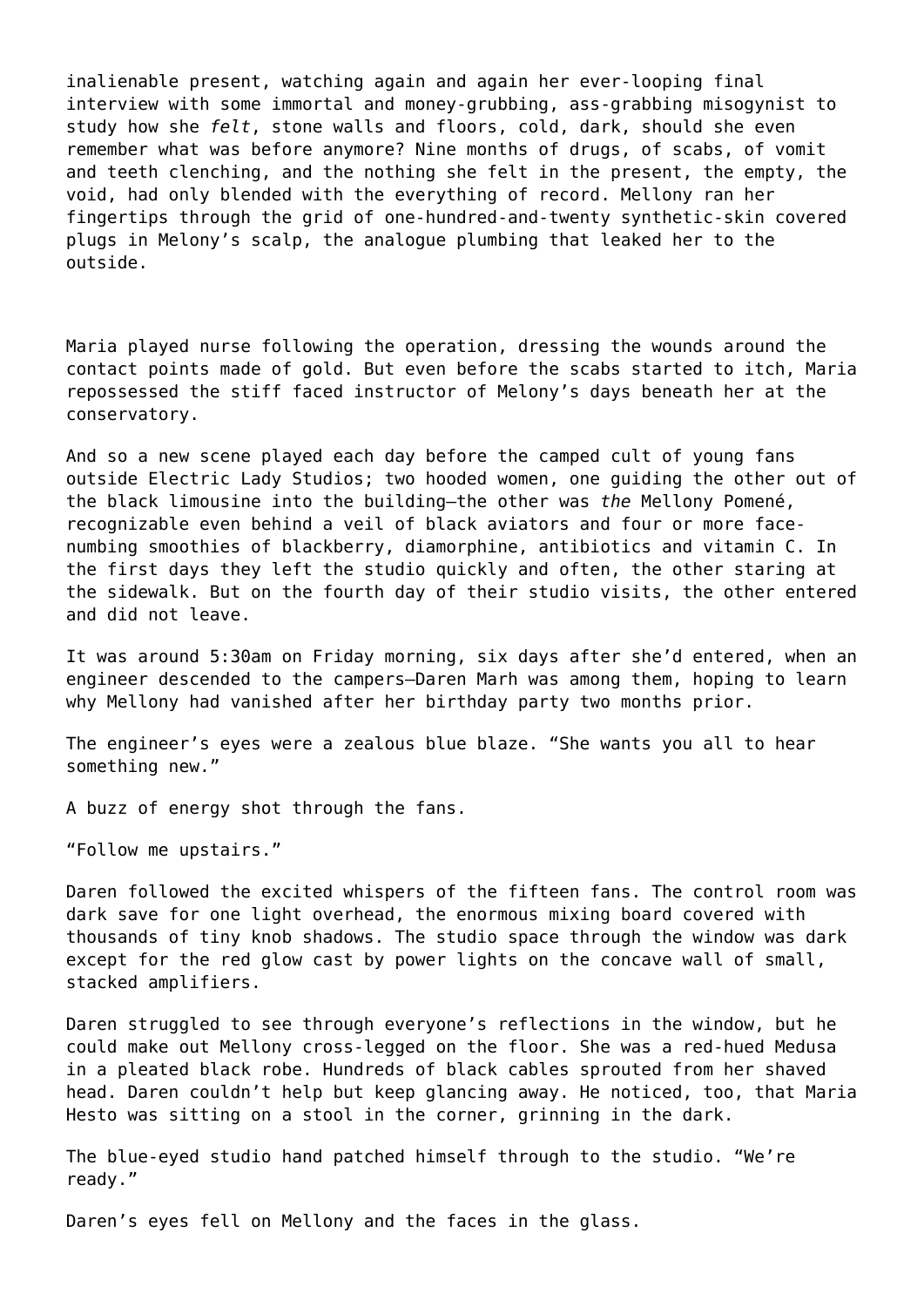She closed her eyes. There was a long silence; her expression tightened. But then, a low sort of hum began rising up through the speakers. Her expression changed; she was starting into the pain-pleasure climax, her eyebrows raised and mouth quivering—she began an involuntary sway, and then she was smiling some like she'd finally found that orgasmic hum again in a wine glass, biting her lower lip. And this was the expression accompanying the new sound issuing steadily from the speakers, which was at first like a symphony of glassy synthesizers, but soon morphed seamlessly into a wall of distinct, harmonizing voices. They each seemed to become Mellony's own voice, but with a dull sort of distorted reverb. A recitation of her own voice as she'd always recognized it in her head.

It was then the wall of voices followed the familiar opening of *The Rite of Spring, b b-c b g e b,* and Daren saw and heard the shock in the reflected faces as they turned with uncanny recognition upon knowing *the new*, some opening into bottomless amazement, some into fear, and three into terror—the three teens sprinted from the control room, one covering his mouth.

Daren lingered until all the fans had been excused for a word with Mellony in relative privacy. He joined her in the studio; Maria Hesto saw him enter and departed wordlessly, but with a barely contained grin.

"Mellony."

She smiled with numb recognition. "Hello. How are you?"

Daren looked to star pattern in the carpet. He ran his fingers along the edges of his pockets.

"How do you like it?"

He shook his head. "Mellony—" He met her eyes.

She was staring at him, all gleaming, wet glass.

Daren exhaled. "I have no idea, at all."

A pause. She nodded and looked away. Then a shrug.

"Why?"

Mellony shook her head. "What? Why what?"

"You were already successful. It wasn't enough to fulfill your vision? Why this?"

She met his eyes again, looking very confused. "This what? I don't know. What vision? I hadn't even thought of that question. I don't really understand."

"You're so high you can't remember."

"No, no, no, no. I just had to. I don't know. I mean, yes, but that's all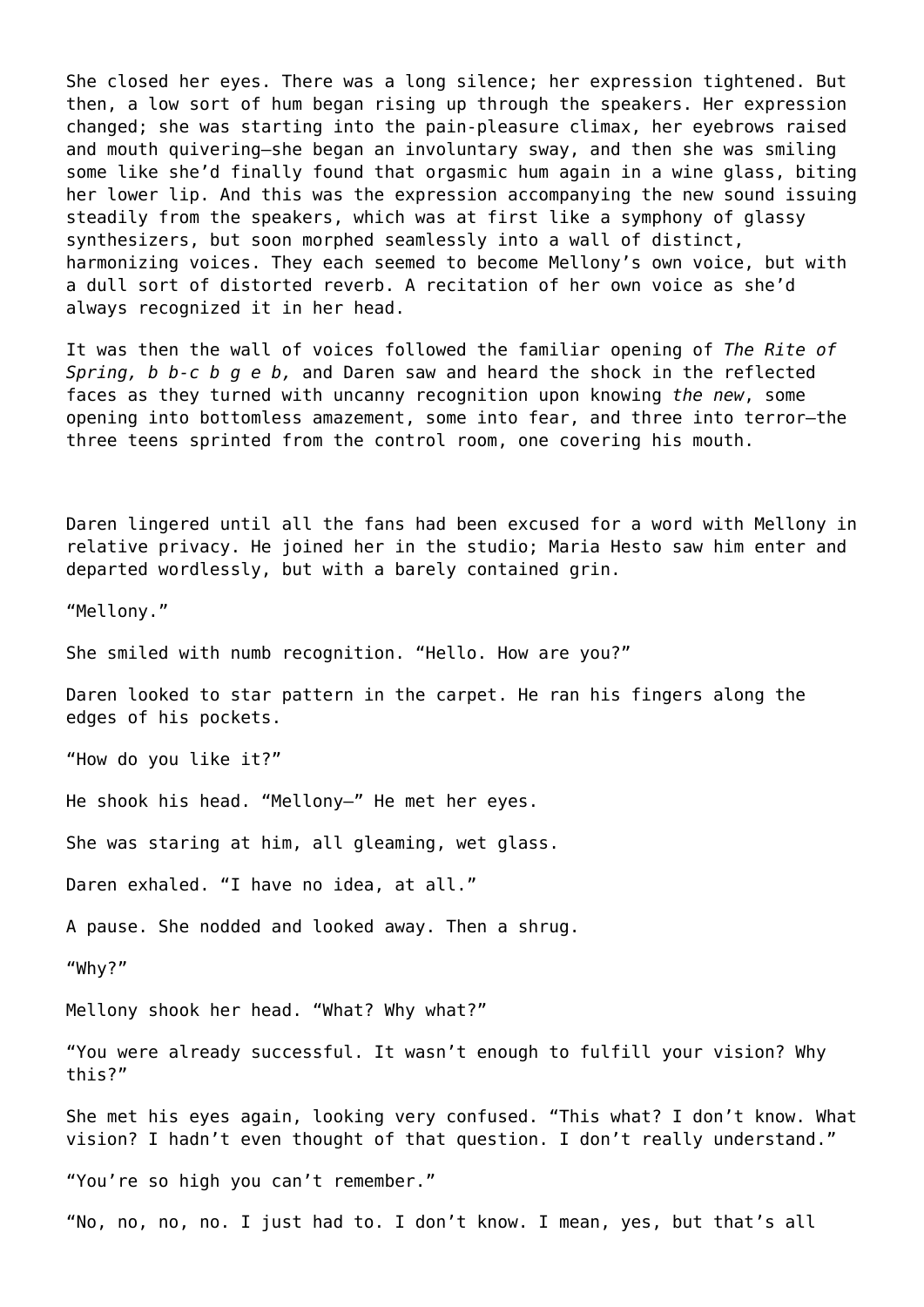wrong. I mean, I think it's not too bad. It was the next thing to do—I mean, Maria devised it with some people, and I thought it was the next thing to do."

"So she knew why," he hissed.

"No, no. Hold on. Wait. We never talked about why. We just talked about doing it. And how. I don't think she knows why either, Daren." She laughed low, slowly. "Hey. I'm fucking singing from my mind for fucksake."

But that was it, then. Daren walked away. Set it down, like a wrong number or a wrong doorway to the wrong house—maybe one he'd walked for miles to hoping to reconnect. Confused. Violated expectations. He walked away.

She remembered laughing and crying in that moment. It didn't matter what she said. Who knows what this person had meant to her at all besides another means to feel herself?

Hold on. Hold on. Mellony raised the remote—the inalienable present again and forever—she always listened to this segment of the interview—and unmuted the sound.

"—regret? Or regrets? Maybe a difficult question, especially among artists like you."

Here, Mellony sat up scowling as Mellony laughed on screen. "Nothing at all, Peter." And she smiled, leaned in and moved her fingers in an invisible footed line and arch as she said the word, "Nada." She sat back again. "See, I've always been the sort—"

And Mellony again muted the Mellony of record, scowled and scoffed at her, swore at her. "You piece of shit," she whispered. "You coward." She reached for the diamorphine vial, her syringe, her belt, the tools to close the distance and the time. "You coward."

What was the question? Regret. Was that the question? Or was it what Daren Marh had walked away after asking? What was it? Why was it?

Why was what? She recalled again-she settled into another warm water high-was it one time, or was it many—it was once. It was the last show with the Sons of Sound—last time with a band. Last time with color. Mellony sat at the keyboard, the audience already swaying with the rolled rhythm of the bass—but she hesitated, staring out, frozen before striking her first chord, caught by the simplest of all questions: Why?

Mellony glanced up for a moment; the bassist and drummer were both already looking at Mellony with the same closed-mouthed, raised-eyebrow expectation. Why?

She dropped her hands to her sides. They'd repeat the same two-measure groove until Mellony decided she felt like playing and singing. It didn't matter. So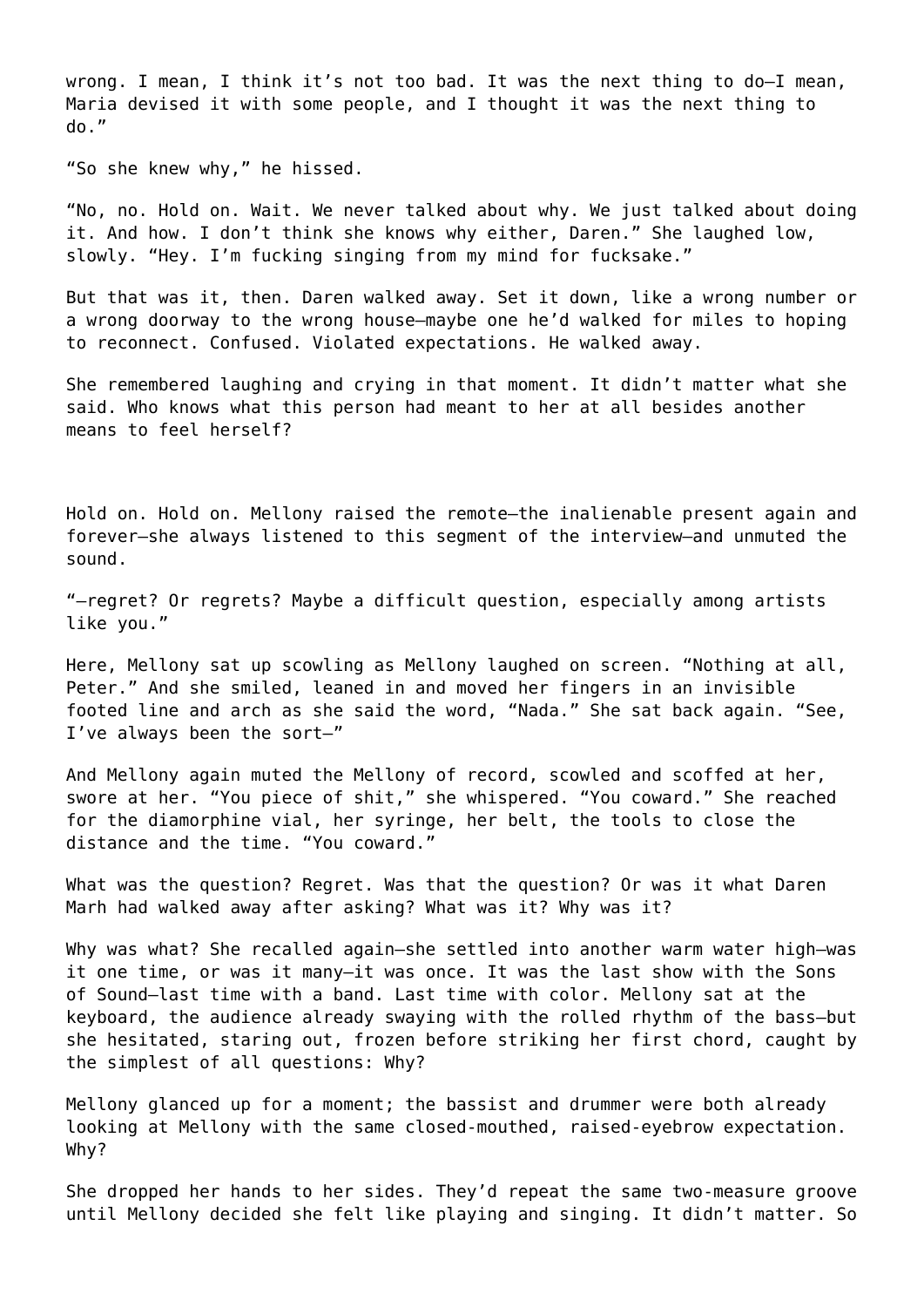she stepped back and played nothing, crossing her arms, retreating into the hot thoughts of drifting memory.

Why didn't it matter? Maybe she should ask Maria Hesto; she'd listened to Maria for years. She'd followed Maria strictly—Mellony was just a thin sevenyear-old with pox scars who couldn't communicate, handed over for Maria in the conservatory to carve her knuckles into the shape of a musician's. Mellony had never made a decision, only sucking everything in, eating albums in her free time as a teen when she could have been learning to flirt, playing guitar all day in basement bars to the impassive Europeans who knew nothing about her for a free coffee and money to buy crackers, fending off exhaustion with mouthfuls of amphetamines and the fuel of Maria's promises of a future and her punishments ensuring its misery.

But there she was, finally, firmly in the promised future, Sons of Sound, a blur of thousands more faces hopeful before her, listening. Yet it meant nothing. Why?

Maybe she should ask these boyfriends who all looked the same. Or that nameless red-headed kid in the front row, the one fan—he'd been to every show she could remember, but never asked for her autograph—The difference between the boyfriends and the kid was she exactly remembered that kid's face even between gigs, but Martin-Terrance and Daren Marh were faceless in the same blur as everyone else in her time—fans, impassive Europeans past, the groupies, men and women and others and all, she sometimes used to feel the momentary crackle of connection somewhere in her spine while she used them to climax, sometimes, all the things she had them do to keep finding it. To feel herself somewhere in the very bottom of pooled impulse. But the two men, the boy—She sang veiled versions of her real feelings to one through her eyes, but never to the others. Why didn't that matter either?

The band's last show—the band had no idea. She stepped forward again, made eye contact with that boy, finally striking the first chord, the applause crashing. He didn't smile. He didn't move. He had no motion in his face or his body. But he lit up—his eyes lit up. And he knew. He felt it. They felt. It was real. He was as lost as she'd been as a little girl, or felt as little, other, except with her. The void again. There is no control.

And then the last last show—not with the band, but the last show she played only weeks before the interview in Los Angeles. Why didn't it matter then either?

Because it was the same as it had always been. Isn't that why? The crowds—the shock was over, and they'd left. Here she is. The freak show of woman. The other. Medusa sings! They'd seen it all. Now it was only the sizable group of the deaf in perpetual awe who were unable to turn away, and the blind who'd always heard and understood her from the beginning. The ones who'd always felt it. It was real.

He was there, still, the red-head in the front row. The one fan. Only at the last last show, her body a transmitter, she was the one who couldn't see him: She had to close her eyes to pour herself out in sound for them, omni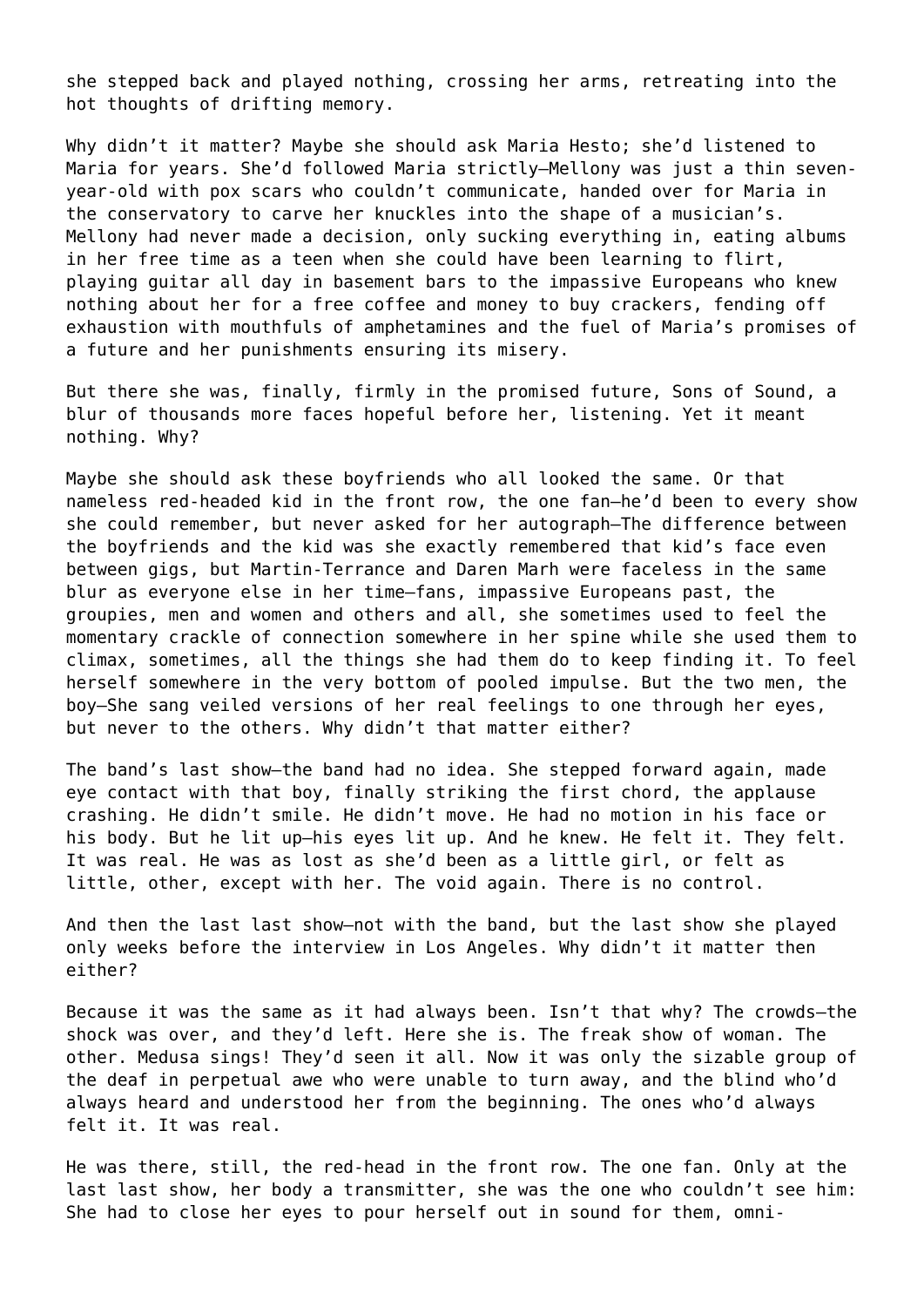directional, indiscriminate. She had to close the world off and feel nothing to remain focused. She couldn't see anyone. She could only pour herself through golden plugs to the outside. So no longer could she see herself or feel herself. That's when she knew it was over.

Someone shook her foot softly; Mellony opened her eyes, and her terrified assistant hovered over the bed with her blond hair dangling, holding her hand over the holophone.

She whispered: "Mel, it's the detective again, and they're mad, and they—they still need to talk to you—*today*. They need to know—"

Mellony held her hand out, and her assistant handed the phone over. "Detective."

"Good evening, Mellony—"

"I don't care who you are. Are you recording?" She poured it out with eyes closed. "I went to her apartment on August  $7<sup>th</sup>$ -Saturday-after the interview. Maria Hesto is the name I knew her by. I let myself in. I've always let myself in. I've known her since she was my teacher at conservatory. Look it up. I walked in through the hallway—I noticed it was cold—she always had the heat on, always really really hot, so it was strange. I called her name. I looked for her in the living room—the window was broken. And then I saw her on the couch in undergarments—she was, like, up on it, bent back and facing the ceiling with her arms—her mouth was open, like something had climbed out, like her… it looked like she'd been strangled and something climbed out, but no marks. So I called the cops, and I ran out into the hallway and sat and thought to myself until you people came. Then you came. You cleaned up. That's what happened." Mellony handed the phone back—grabbed her assistant's wrist and held it and glared into her eyes. "Fetch me another vial."

The darkness returned to her marble room as the assistant closed the door, and Mellony's eyes refocused, the TV again the only thing she could see. She lifted the remote and unmuted the Mellony of record.

"—something to tell you, though."

"Oh yeah?"

"Well—I know you mentioned this earlier—like you, this is the end for me. I'm retiring."

Peter paused. "Are you serious?"

Mellony nodded, a slight smile.

"But you're on top, now, you're moving—" He lost his composure, shifting in his seat. He pulled away from her, crossed his arms. "But-but-but you're serious? Well. But. You're serious? Retiring at 27? And…?"